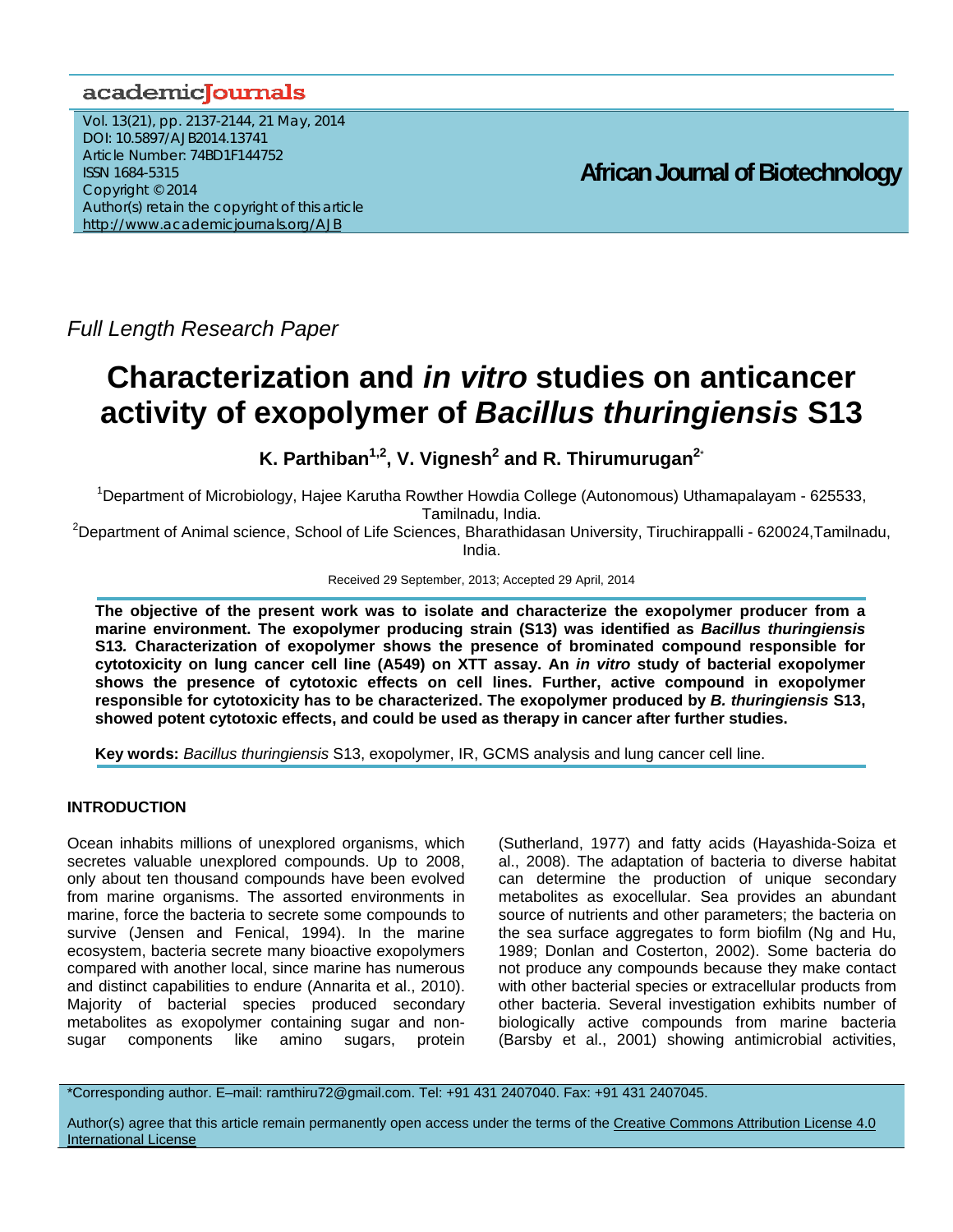antiviral, immunosuppressive, enzyme inhibitor metabolites, receptor antagonistic, antitumor activities and anticoagulant properties (Reichenbach, 2001). The chemical nature of bacterial exopolymer is often highly complex. It was found that most of the marine isolates exhibit antagonistic activity. A term cancer is used to define uncontrolled cell growth. The cells divide rapidly, forming malignant tumour, and invading the adjacent cells. Cancer affects various parts of the body. Each cancer is different, and the chance of surviving depends on the cancer and site of cancerous growth. Cancer can affect any human being regardless of age. About 13% of human death is due to cancer throughout the world. Lung cancer causes more people to die than other cancers worldwide, accounting 1.3 million people to die annually (Khuri et al., 2001). At present, the clinical responses to patients of effectively targeted therapies for lung cancer are still inadequate (Danesi et al., 2003). Hence, the development of new effective anti-cancer drugs for lung cancer is the most important need of the day.

Polysaccharides derived from a microorganism have specific broad ranged properties such as antitumor, antioxidant activity. Bacterial exopolymeric substances have a wide range of applications (Adriana et al., 2005; Chen et al., 2008) that makes them interesting from the biotechnological point of view.

#### **MATERIALS AND METHODS**

#### **Screening and identification**

Soil samples were collected from Mandapam, coastal area (790 8' E, 9° 17' N) of south India at a depth of 5 m. The bacterial strains were screened in Zobell agar plates (Himedia India) followed by serial dilution method. The plates were incubated at 25° C for a period of seven days. Morphology of bacterial colonies were observed and selected based on their mucoid morphology (Ng and Hu, 1989). After isolation, the strain (S13) was characterized phenotypically and biochemically, which was subcultured and maintained in 20% glycerol at 4°C as stock (Jean-Marc et al., 1990). For 16S rDNA gene sequencing, the bacterial colonies were picked and suspended in 0.5 µl of sterilized saline and centrifuged at 10,000 rpm for 10 min. After removal of the supernatant, the pellet was suspended in 0.5 µl of InstaGene Matrix (Bio-Rad, USA) and incubated at 56°C for 30 min, then heated at 100°C for 10 min. After heating, supernatant can be used for PCR. Template DNA (1 µl) was treated with 20 µl of PCR reaction solution, and 27F/1492R primers were used for amplification. Unincorporated PCR primers and dNTPs from PCR products were removed by using Montage PCR clean up kit (Millipore). The 16S rDNA was amplified by polymerase chain reaction (PCR) using the primers 518F CCAgCAgCCgCggTAATACg and 800R TACCAgggTATCTAATCC universal primers. The purified PCR products were sequenced by using 2 primers as described earlier. Sequencing was performed using Big Dye terminator cycle sequencing kit (Applied BioSystems, USA). Sequencing products were resolved on automated DNA sequencing system. DNA sequence was obtained using DNA sequencer and the PCR products were sequenced using the same PCR primers and other internal primers to confirm the sequence (Dereeper et al., 2008).

The sequence of 16s rDNA gene was compared with the sequence data through BLAST searching tool in NCBI. As a result of BLAST search, the sequences were aligned to their closest sequence with MUSCLE (v3.7) and refined using Gblocks 0.91b (Castresana, 2000). The phylogenetic tree was constructed by SH-like method implemented in the PhyML program.

#### **Extraction and characterization exopolymeric substance**

The isolate S13 was grown in Zobell marine broth for 7 days at 32°C. The exopolymer was extracted, treated with two volumes of 95% cold ethanol to the cell free supernatant and stored at 4°C for 24 h. The precipitate was collected by centrifugation and washed with distilled water. The precipitate was redissolved in distilled water and dialyzed (molecular weight (mol. wt.) cut off 8000 dalton) against distilled water for 2 days to remove the salts from exopolymer. The weight of the exopolymer was measured after drying at 45° C (Bragadeeswaran et al., 2011).

#### **Characterization of bacterial exopolymeric substance**

The total sugar content was measured using phenol sulphuric acid assay with glucose as standard (Bruckner, 1955). The total protein content was measured by Lowry's method with bovine serum albumin as standard (Lowry et al., 1951). FT-IR spectra were recorded for exopolymer with a resolution of 4  $cm^{-1}$  in the 4000-400  $cm^{-1}$ region (Lijour et al., 1994). GCMS analysis was performed in JEOL GCMATE II GCMS (Mancuso et al., 2004). Helium was the carrier gas. Peaks were identified by comparing with known standards.

#### **Optimization**

The optimum carbon source for the growth and exopolymer production was achieved by fermentation in 100 ml of basal salt media. The different concentration (0.5, 1, 1.5, 2 and 2.5%) of carbon sources (glucose, sucrose, lactose and galactose) (Mata et al., 2008) were tested by inoculation with 2 ml of 24 h culture. The basal salt medium was supplied with 1% of different nitrogen source (peptone, yeast extract, ammonium chloride, and ammonium nitrate) to determining the effect of nitrogen source (Sung-Hwan et al., 2000). The isolate, which exhibited maximum growth and yield of exopolymer for carbon and nitrogen sources respectively, was selected for optimization of carbon: Nitrogen ratio. The basal salt medium with carbon source and nitrogen source which showed maximum yield were selected and different concentration of nitrogen was supplied (0.05 to 0.1%) for the respective isolate (Read and Costerton, 1987). The optimum pH for exopolymer synthesis was determined in basal salt media with different pH (5, 5.5, 6, 6.5, and 7) and, exopolymer production was achieved in production media (casein hydrolysate media) at 37°C in a shaker. The growth rate was measured at 540 nm.

#### *In vitro* **anticancer activity**

Briefly, the cancer cell lines (A549 lung cancer) were procured from National Centre for Cell Science, Pune. The cell lines were grown and maintained in Minimal essential medium (MEM, GIBCO) supplemented with 4.5 g/L glucose, 2 mM L-glutamine and 5% fetal bovine serum at  $37^{\circ}$ C in 5%  $CO_{2}$  incubator. From the T-25 flask, the trypsinized cells were seeded in each well of 96 well flatbottomed plates and incubated in 5%  $CO<sub>2</sub>$  at 37°C. After 24 h of incubation, the supernatant was discarded and, the cells were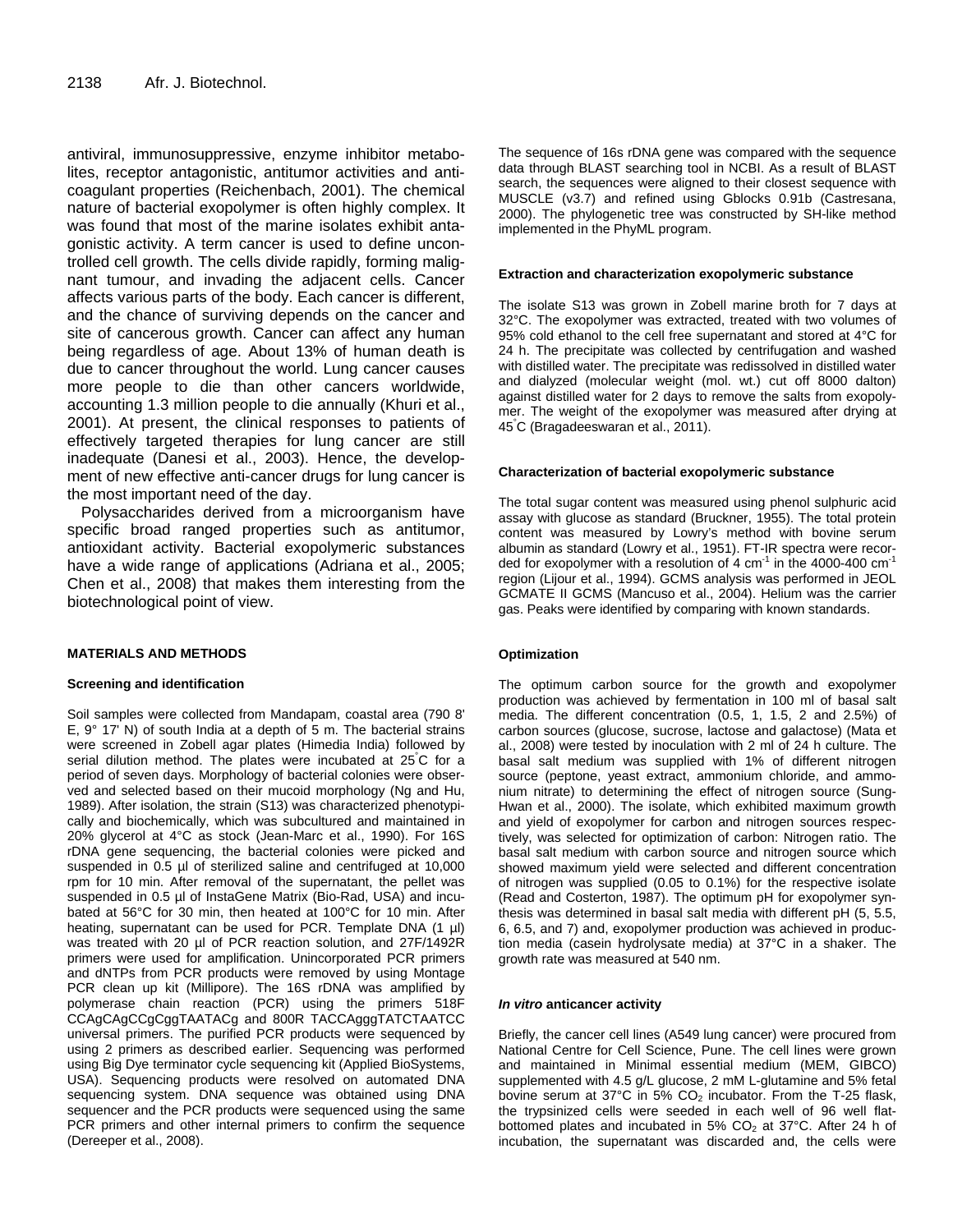

Figure 1. Phylogenetic tree of isolate S13 to their closest NCBI (BLASTn) strains based on the 16S rDNA gene sequences.

pretreated with growth medium. Subsequently, it was mixed with different concentrations (12.5, 25, 50, 100 and 200 µg/ml) of exopolymer and cisplatin (an anticancer drug as standard) separately in triplicates to achieve a final volume of 100 µl and then cultured for 48 h. The exopolymer and cisplatin were prepared separately as 1.0 mg/ml concentration stock solutions in dimethyl sulfoxide (DMSO). Culture medium and solvent were used as blank. Each well then received 50 µl of fresh XTT (0.9 mg/ml in RPMI along with XTT activator reagent) followed by incubation for 2 h at 37°C. At the end of incubation, 96 micro well plates were shaken for 15 s (Roehm et al., 1991; Stevens and Olsen, 1993).

# **RESULTS**

The exopolymer producing strain was isolated from marine sediment; it forms circular convex mucoid colonies in Zobell agar medium. The bacteria was characterized as Gram positive; rod shaped showing positive results to VP, catalase, oxidase, protein and starch hydrolysis reactions, negative for indole, MR, citrate utilizetion test. The isolate produce endospore and showed the presence of crystals. The 16S rRNA sequence revealed the isolate was *Bacillus thuringiensis.* The sequence was submitted in Genbank NCBI, and the accession number assigned as JQ995171.1. Figure 1 shows the phylogenetic relationship of *B. thuringiensis* S13 with its closely related sequence of blast results*.* From the results, it was confirmed that, it belonged to the Phylum *Firmicutes* and family *Bacillaceae.* Calorimetric study showed 62.01% of sugar and 3.27% of protein in exopolymer. FT IR spectrum (Figure 2.) revealed characteristic functional groups of exopolymer; C-Br stretching noticed at 605.61 and 651.89  $cm^{-1}$ . Four or more CH<sub>2</sub> groups occur in an open chain at 752.19 cm<sup>-1</sup>. Further, aryl fluoride C-F stretching peak was noticed at  $1195.78$  cm<sup>-1</sup>. A broad stretching of CH<sub>3</sub>, CH<sub>2</sub>-CH<sub>3</sub> at 1334.65 to 1454.23 cm<sup>-1</sup>. Stretching peak at 1668 and 1334  $cm^{-1}$  indicates the presence of COOH group. C-H stretching was noticed in 2885.31 to 2974.03  $cm^{-1}$ , O-H stretching was observed in the range of 3195.83 to 3313.48  $cm^{-1}$ .

Gas chromatography–mass spectrometry (GC-MS) analysis showed the presence of saturated fatty acid and brominated compounds (Table 1). All sugars support the growth and exopolymer production. As far as the carbon source is concerned, the growth and production rate of *B. thuringiensis* S13 is directly proportional to the concentration of sugars. For all sugars, the growth and production rate dramatically increased for sugar concentration. However, the highest yield (58.5 mg/l) of exopolymer was observed when glucose was supplied as a carbon source (Figure 3). Of the various nitrogen source tested, peptone produced the highest yield of exopolymer (peptone 49.5 mg/l, yeast extract 47.2 mg/l, ammonium chloride 41.5 mg/l, and ammonium nitrate 40 mg/l). The optimum carbon and nitrogen concentration for exopolymer production was noticed when 0.6% peptone was supplemented with 2.5% of glucose (121 mg/l) (Table 2). At different pH, the cultures showed a sigmoid growth (Figure 4). The effect of pH (6.0, 6.5, 7.0, 7.5 and 8.0) on growth and production was assessed and summarized in Table 3. The isolate showed sigmoidal growth and production at variable pH. However, the significant amount of exopolymer production was observed at pH 7.0 (292 mg/l). At low or high pH, the exopolymer production was stunned.

XTT assay showed that the bacterial exopolymer has an anti-proliferative activity on A549 lung cancer cells. After the addition of different concentration of exopolymer and cisplatin (control) to the cancer cells separately, the growth rate was measured by its optical density value at 490 nm followed by the addition of XTT. It was interesting to note that the exopolymer inhibits 50% of cancer cell growth at a concentration (100 µg/ml) (Table 4). From the results, the half maximal inhibitory concentration (IC50) of the bacterial exopolymer was estimated at 133.27 µg/mL, and IC 50 value for cisplatin at 23.7 µg/mL. Metabolically active cancer cells potentially reduced and convert the yellow tetrazolium salt (XTT) into orange formasan dye (Figure 5a) by the enzyme mitochondrial oxidoreductases. This conversion occurs only in the live cells. However, the bacterial exopolymer treated cells fail to reduce (Figure 5b) indicating that the bacterial exopolymer can inhibits the cell proliferation.

# **DISCUSSION**

The promising strain was selected based on the development of mucoid morphology because it was one of the fundamental screenings for isolation of exopolymer producing bacteria. The presence of mucoid morphology is one of the key factors to screen the exopolymer-produ-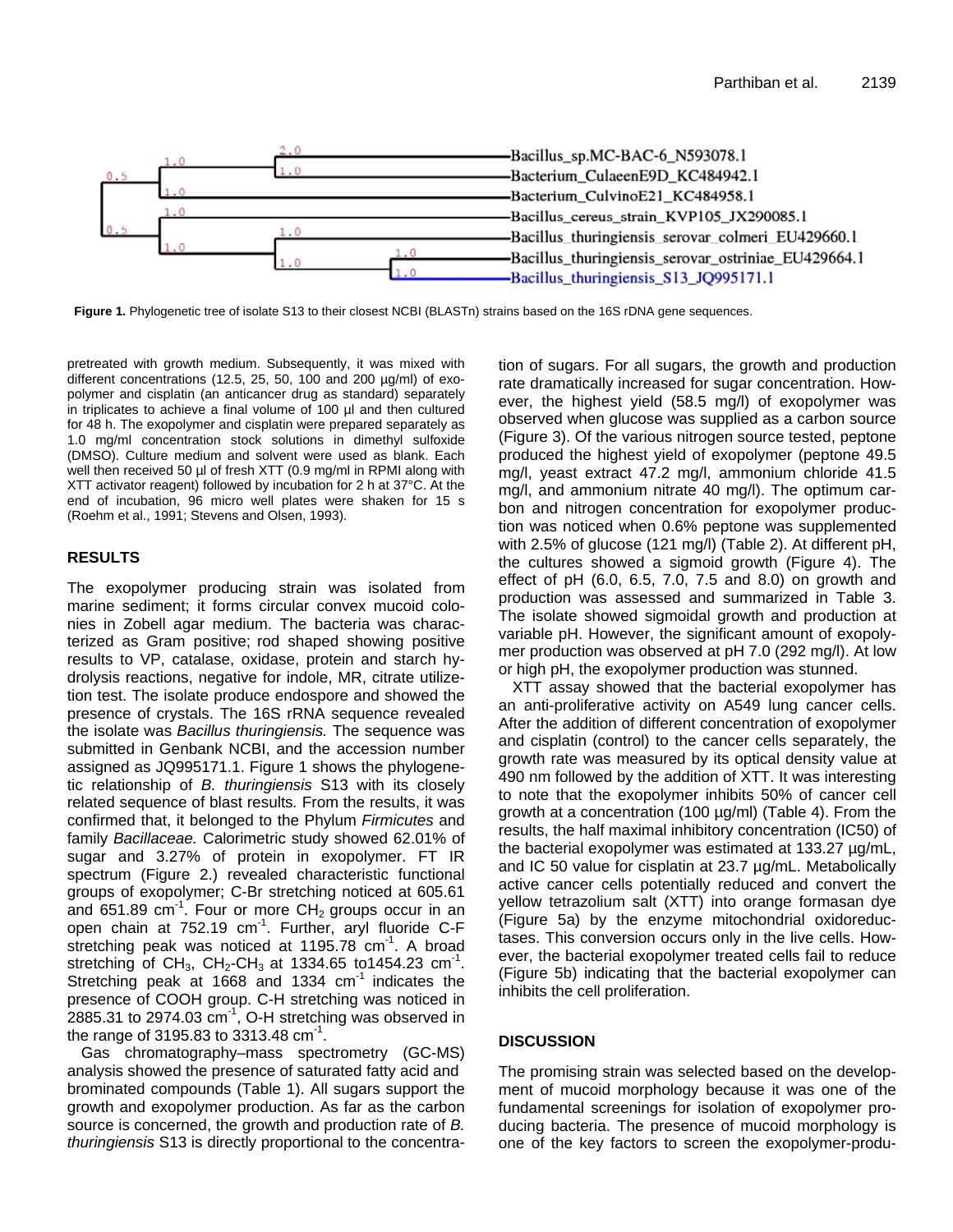

**Figure 2.** FTIR spectrum of exopolymer. Note: Stretching at 752.19 cm<sup>-1</sup> indicates the presence of CH<sub>2</sub> groups and 1668 and 1334 cm<sup>-1</sup> indicates the presence of COOH group. C-H stretching at 2885.31 to 2974.03 cm<sup>-1</sup> and O-H stretching was observed in the range of 3195.83 to 3313.48  $cm^{-1}$ .

|  |  |  | Table 1. GCMS analysis of non carbohydrate fraction of bacterial exopolymer. |  |  |
|--|--|--|------------------------------------------------------------------------------|--|--|
|--|--|--|------------------------------------------------------------------------------|--|--|

| Rt    | Name of compound                                                              | Mass     | Molecular formula |
|-------|-------------------------------------------------------------------------------|----------|-------------------|
| 12.58 | Pentanoicacid, 5-hrdroxy, 2, 4-di-t-butylphenyl esters                        | 306.4397 | $C_{19}H_{30}O_3$ |
| 17.65 | $1,1,3,1$ "-Terphenyl, $3,3,5,5$ -tetrabromo-5- $\{3,5\}$ -dibromophenyl $\}$ | 780      | C24H12Br6         |
| 23.27 | Docosanoic acid, 1, 2, 3-propanetriyl ester                                   | 1059.81  | C69-H134-O6       |

cing bacteria (Inmaculada et al., 2010). The exopolymer producing strain was identified by standard morphological, physiological and biochemical methods, compared with Bergey's manual of determinative bacteriology (Holt et al., 1994). Al-Nahas et al. (2011) also reported that the exopolymer production increased, when glucose was supplied as a carbon source in *Pseudoalteromonas* sp. Sutherland (1977) and Cerning et al. (1994) also found that excess of sugar in the culture medium stimulates the production of exopolymer by lactic acid bacteria. In

accordance with this, it is a recognized fact that a similar association exists in the concentration of sugars and the exopolymer production. Kim et al. (2008) in *Weissella hellenica* reported a similar result. The exopolymer synthesis started during the late exponential growth phase and reached the maximum after 3 to 5 days. According to Gancel et al. (1994), the subsequent decrease in the production was probably due to various effects such as physiological stress, enzymatic degradation. Cerning et al. (1994) and West et al. (1998) found similarobservation

SHIMAL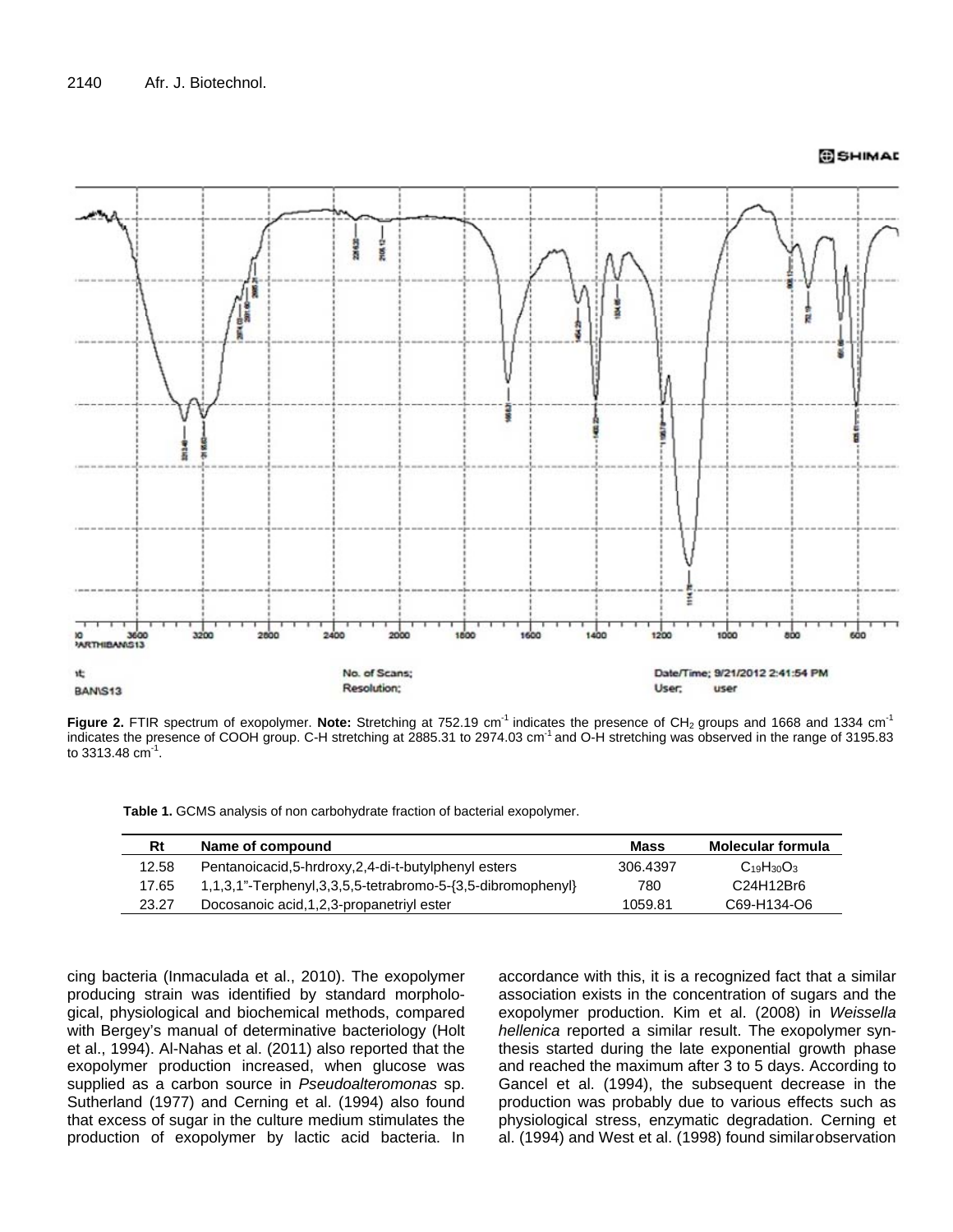

**Figure 3.** Effect of pH on growth of *Bacillus thuringiensis* S13. **Note:** The isolate exhibits sigmoidal growth and exopolymer production at pH 7 on compared with other pH condition.

| <b>C:N Concentration</b> | <b>Exopolymer</b> |                  |  |
|--------------------------|-------------------|------------------|--|
|                          | Peptone (%)       | (mg/l)           |  |
|                          | 0.5               | $98.33 + 0.28$   |  |
| Glucose 2.5%             | 0.6               | $121.1 + 0.28$   |  |
|                          | 0.7               | 84.33 +0.28      |  |
|                          | 0.8               | $65.33 + 0.11$   |  |
|                          | 0.9               | 59.16 $\pm 0.05$ |  |
|                          |                   | $41.33 + 0.28$   |  |

**Table 2.** Effect of carbon nitrogen concentration on exopolymer production.

The isolate produce highest amount of exopolymer on supplying 0.5% of peptone with 2.5% glucose. \*Values are the means  $\pm$  standard deviations of triplicate measurements. Effect of C:N on production of exopolymer.



**Figure 4.** Effect of carbon source on production of exopolymer. **Note:** The isolate S13 produce highest amount of exopolymer when glucose was supplied as carbon source. The exopolymer production increased with the concentration of sugars.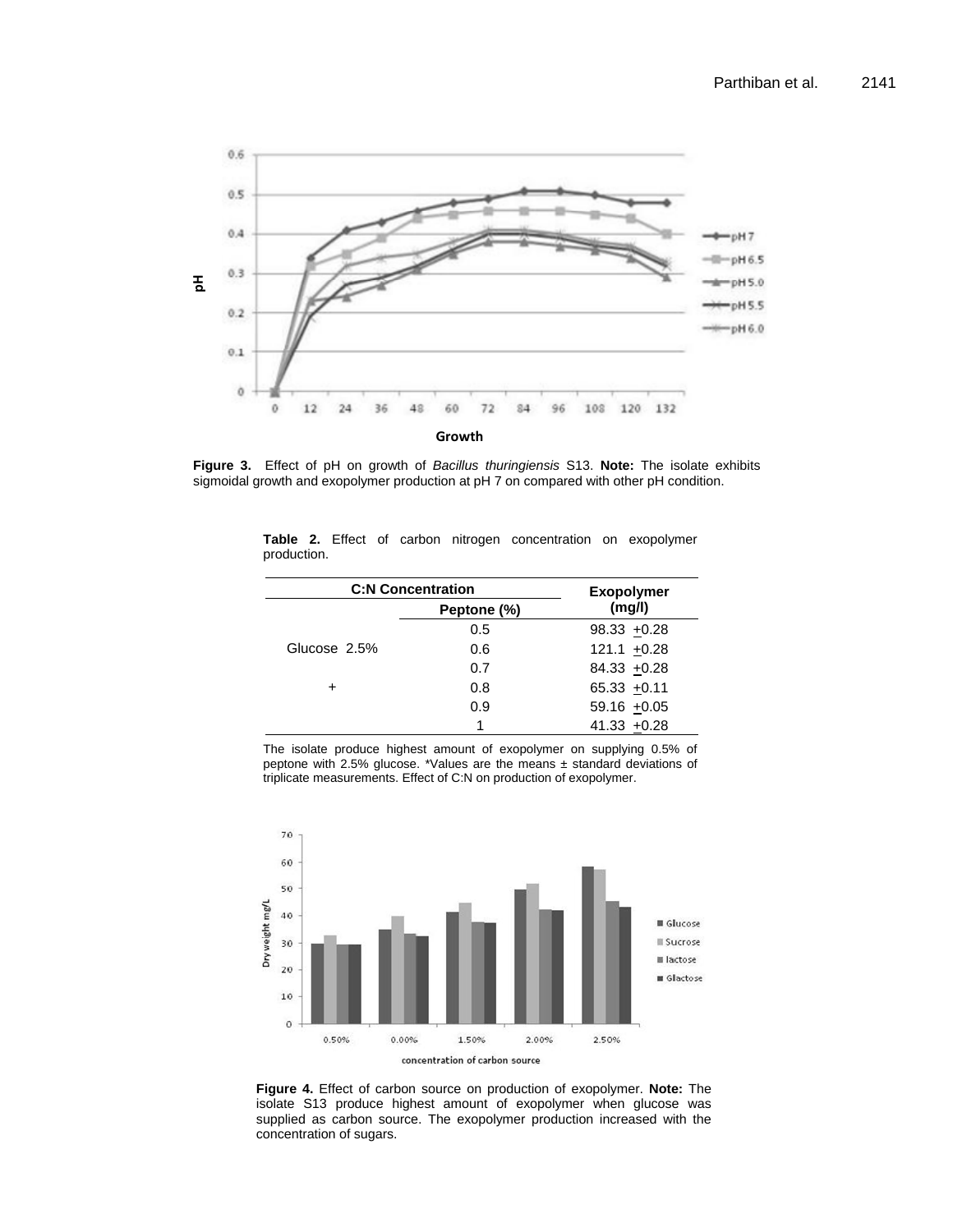| <b>Bacillus thuringiensis S13</b> |                          |  |  |
|-----------------------------------|--------------------------|--|--|
| pH of the media                   | Dry weight of EPS (mg/l) |  |  |
| pH <sub>5</sub>                   | 040                      |  |  |
| pH 5.5                            | 096                      |  |  |
| pH <sub>6</sub>                   | 134                      |  |  |
| pH 6.5                            | 198                      |  |  |
| pH 7                              | 292                      |  |  |

**Table 3.** Effect of pH on exopolymer production.

The optimum pH for the highest yield of exopolymer is 7.

**Table 4.** Dose response of bacterial exopolymer on A549 (Lung cancer).

| <b>Concentration</b><br>(ug/ml) | OD of cisplatin (STD)<br>treated cells at 490 nm | $%$ Cell<br>survival | % Cell<br>inhibition | OD of exopolymer<br>treated cells at 490 nm | $%$ Cell<br>survival | $%$ Cell<br>inhibition |
|---------------------------------|--------------------------------------------------|----------------------|----------------------|---------------------------------------------|----------------------|------------------------|
| 12.5                            | 04±0.00. ا                                       | 75.46±0.05           | $24.53 \pm 0.05$     | $0.68 + 0.00$                               | $99.76 \pm 0.05$     | $0.23 \pm 0.05$        |
| 25                              | $0.68 + 0.00$                                    | $48.56 \pm 0.05$     | $51.43 + 0.05$       | $0.57 \pm 0.00$                             | $82.63 \pm 0.05$     | $17.36 \pm 0.05$       |
| 50                              | $0.42 \pm 0.00$                                  | $28.63 \pm 0.05$     | $71.36 + 0.05$       | $0.43 \pm 0.00$                             | $61.23 \pm 0.11$     | $38.76 \pm 0.11$       |
| 100                             | $0.26 \pm 0.00$                                  | $16.56 \pm 0.05$     | $83.43 \pm 0.05$     | $0.36 \pm 0.00$                             | $50.33 \pm 0.57$     | 49.66±0.57             |
| 200                             | $0.15 \pm 0.00$                                  | $8.86 \pm 0.05$      | $91.13 \pm 0.05$     | $0.28 \pm 0.00$                             | $37.56 \pm 0.05$     | $62.43 \pm 0.05$       |

The half-inhibitory concentration of bacterial exopolymer against cancer cell is 50 (ug/ml), where as for control 25 (ug/ml). \*Values are the means  $\pm$ standard deviations of triplicate measurements. % = percentage.



**Figure 5a.** A549 cell line treated with exopolymer.

in *Lacobacillus casei* and *Sphingomonas pancimobilis* that yielded high quantity of exopolymer when glucose is use as a carbon source. The isolate produced a maximum



**Figure 5b.** A549 cell line. **Note:** The color change from yellow to orange (Figure 5b) indicates the reduction of yellow tetrazolium salt (XTT) into orange formazan dye by the metabolically active mitochondrial enzymes, meanwhile, the exopolymer treated cell lines fails to convert (Figure 5a) indicates that the cell become lyses.

amount of exopolymer at pH 7. This result is consistent with Vincent et al. (1994) who studied in *Alvinella*  pompejana, which produces the highest amount of exopoly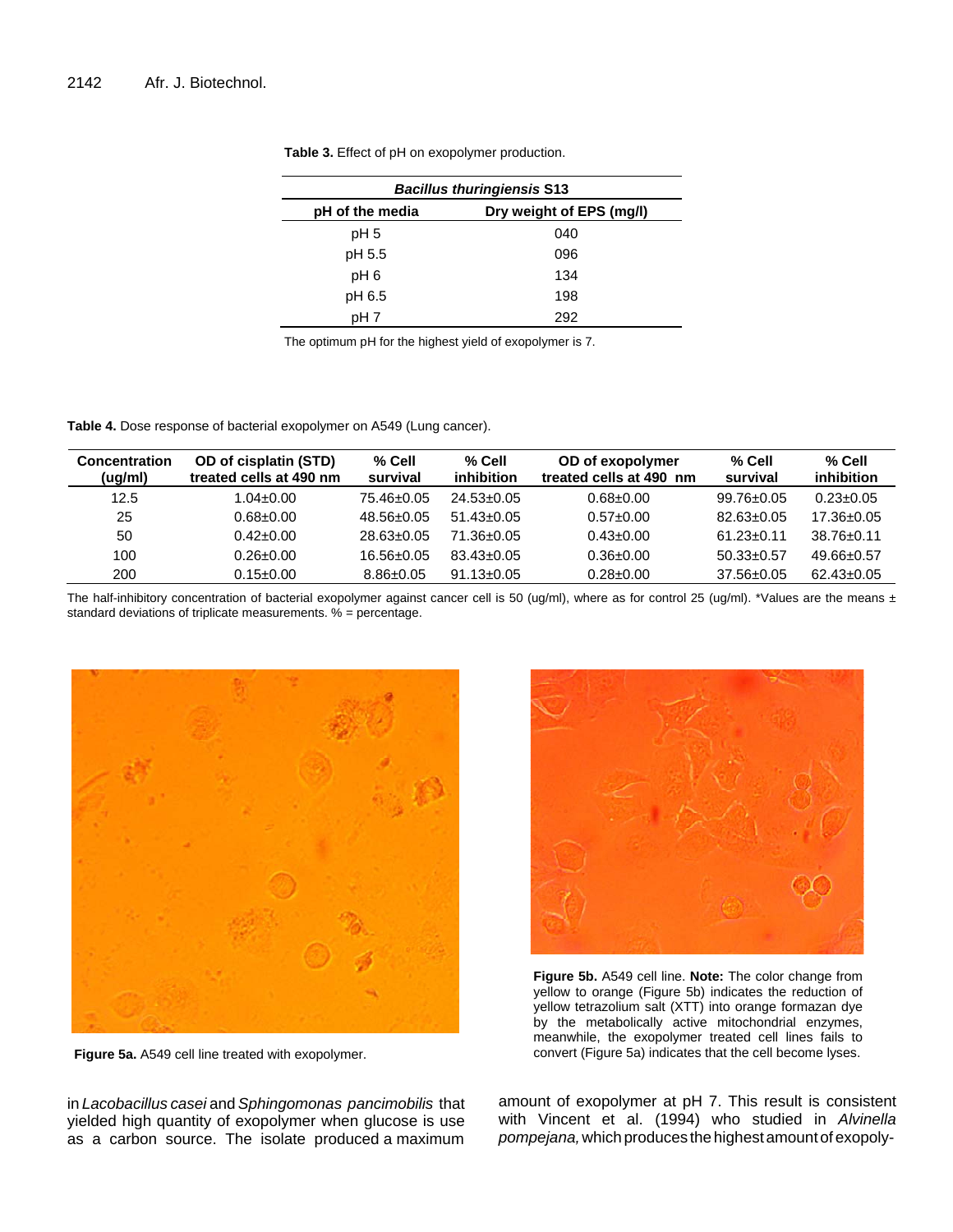mer at pH 7.0 to 7.3. Fourier transform infrared (FTIR) spectrum was relevant to the peaks already has been reported by Lungmann et al. (2007); Braissant et al. (2007); Vijayabaskar et al. (2011); Sathiyanarayanan et al. (2013).

GC-MS analysis showed the presence of non sugar components in bacterial exopolymer (Sutherland et al., 1977). The brominated compound 1,1,3,1"- Terphenyl,3,3,5,5-tetrabromo-5-(3,5-dibromophenyl) is found in bacterial exopolymeric substance (Figure 5). This was considered as an important characteristic feature of exopolymer. Lowell (1966) and Isnanetyo et al. (2003) also reported that the brominated secondary metabolites from the marine organisms exhibit a potent cytotoxic property. Lowell (1966) observed a low molecular weight brominated compound named 2,3,4,tribromo,5(5 hydroxy-2',2',dibromophenyl)pyrrole in *Thalassia* sp*.* 3,3,35,5'-tetra bromo-2-2 dihenyldiol was isolated from *Pseudoalteromonas phenolica* by Isnanetyo et al. (2003) which has strong antibacterial activity against methicillin resistant *Staphylococci aureus*.

In order to survive under stressful conditions, some of the marine bacteria synthesize modified proteins, fatty acids and sterols, bounded on their cell wall or incorporated with their exocellular substances (Weber et al., 1996). Polyunsaturated fatty acid synthesis by the marine bacteria is one of the adventitious characters to survive in an extreme habitat. Yano et al. (1997) also observed the presence of polyunsaturated fatty acid (PUFA) such as Docosahexanoic acid and eicosapentanoic acid in the cell wall of marine bacteria *Vibrio marinus* and sometimes are likely to be included with the exopolymeric substances. These polyunsaturated fatty acids are essential in maintaining the fluidity condition under high pressure and adaptation to saline and extreme temperature. These polyunsaturated fatty acids also act as a defense compound having antimicrobial activity (Hayashida et al., 2008). Meanwhile, saturated fatty acids namely Docosanoic acid, 1,2,3-propanetriyl ester and Pentanoic acid, 5-hrdroxy,2,4-di-t-butylphenyl esters were found in the exopolymer. Russell (1989) also noted that there is the presence of saturated fatty acid in *Marinococcus halophilus* for maintaining membrane fluidity and nutrient transport. Docosanoic acid, 1,2,3-propanetriyl ester from plant origin named as Tribehenin, which acts as a good skin conditioning agent and emulsifying agent (Daffodil et al., 2012).

The cytotoxic effect of bacterial exopolymer was due to the presence of brominated compound. The enzyme mitochondrial oxidoreductases facilitate reduction of slightly yellow compound XTT to orange at the cell surface by transplasma membrane electron transport. The succinate dehydrogenase system of the mitochon-drial respiratory chain reduced the tetrazolium salt of XTT (2,3-Bis-(2-methoxy-4-nitro-5-sulfophenyl]-2H-tetrazolium -5-carboxyanilide salt) to soluble formazan only in living

cells. The mitochondrial membranes of live cells have active enzyme system, which are inactivated shortly after cell death. The cell lines treated with bacterial exopolymer destroy the respiratory chain and inactivate the enzyme and, therefore, fail to form a soluble orange formazan by reduction of the yellow tetrazolium salt.

This work shows the potential application of bacterial exopolymer. However, biotechnological potential of the biopolymer produced by marine bacteria remains largely unexploited. The present study will give an idea on the significance and insight into the potential of the bacterial exopolymer.

# **Conflict of Interests**

The author(s) have not declared any conflict of interests.

# **ACKNOWLEDGEMENTS**

We are thankful to the management and staff members of Department of Microbiology, H.K.R.H College, Uthamapalayam, Theni District and Department of Animal Science, Bharathidasan University, Tiruchirappalli Tamil Nadu for rendering their timely help and moral support throughout the completion of this work.

#### **REFERENCES**

- Adriana AT, Bernadette P, Daniela I, Concetta G, Giuseppe B (2005). Antiviral and immunoregulatory effect of a novel exopolysaccharide from a marine thermotolerant *Bacillus licheniformis*. Int. Immunopharmacol. 6:8–13.
- Al Nahas MO, Darwish MM, Ali AE, Amin MA (2011). Characterization of an exopolysaccharide producing marine bacterium isolate *Pseudoalteromonas sp*. Afr. J. Microbiol. Res. 5(22):3823-3831.
- Annarita P, Anzelmo G, Nicolaus B (2010). Bacterial exopolysaccharides from marine habitats Production, characterization and biological activities. Mar.Drugs. 8:1779-1802.
- Barsby T, Kelly MT, Gagne SM, Andersen RJ (2001). Bugorol A produced in culture by a marine *Bacillus sp*. reveals a novel template for cationic peptide antibiotics. Org. Lett, 3:437- 440.
- Bragadeeswaran S, Jeevapriya R, Prabhu K, Sophia RS, Priyadharsini S, Balasubramanian T (2011). Exopolysaccharide production by *Bacillus cereus* GU812900, a fouling marine bacterium. Afr. J. Microbiol. Res.5 (24):4124-4132.
- Braissant O, Decho AW, Dupraz C, Glunk K, Przekop M, Visscher PT(2007). Exopolymeric substances of sulfate-reducing bacteria Interactions with calcium at alkaline pH and implication for formation of carbonate minerals. Geobiology, 1-11.
- Bruckner J (1955). Estimation of monosaccharides by the orcinol– sulphuric acid reaction Biochem J. 60(2):200–205.
- Castresana J (2000). Selection of conserved blocks from multiple alignments for their use in phylogenetic analysis. Mol Biol Evol. 17(4):540-52.
- Cerning J, Renard CMCG, Thibault, JF, Bouillanne C, Landon M, Desmazeaud M, Topisirovic L (1994). Carbon source requirements for exopolysaccharide production by *Lactobacillus casei* CG11 and partial structure analysis of the polymer. Appl. Environ. Microbiol. 60:3914–3919.
- Chen W, Zhao Z, Chen SF, Li YQ (2008).Optimization for the production of exopolysaccharide from Fomes formentarius in submerge